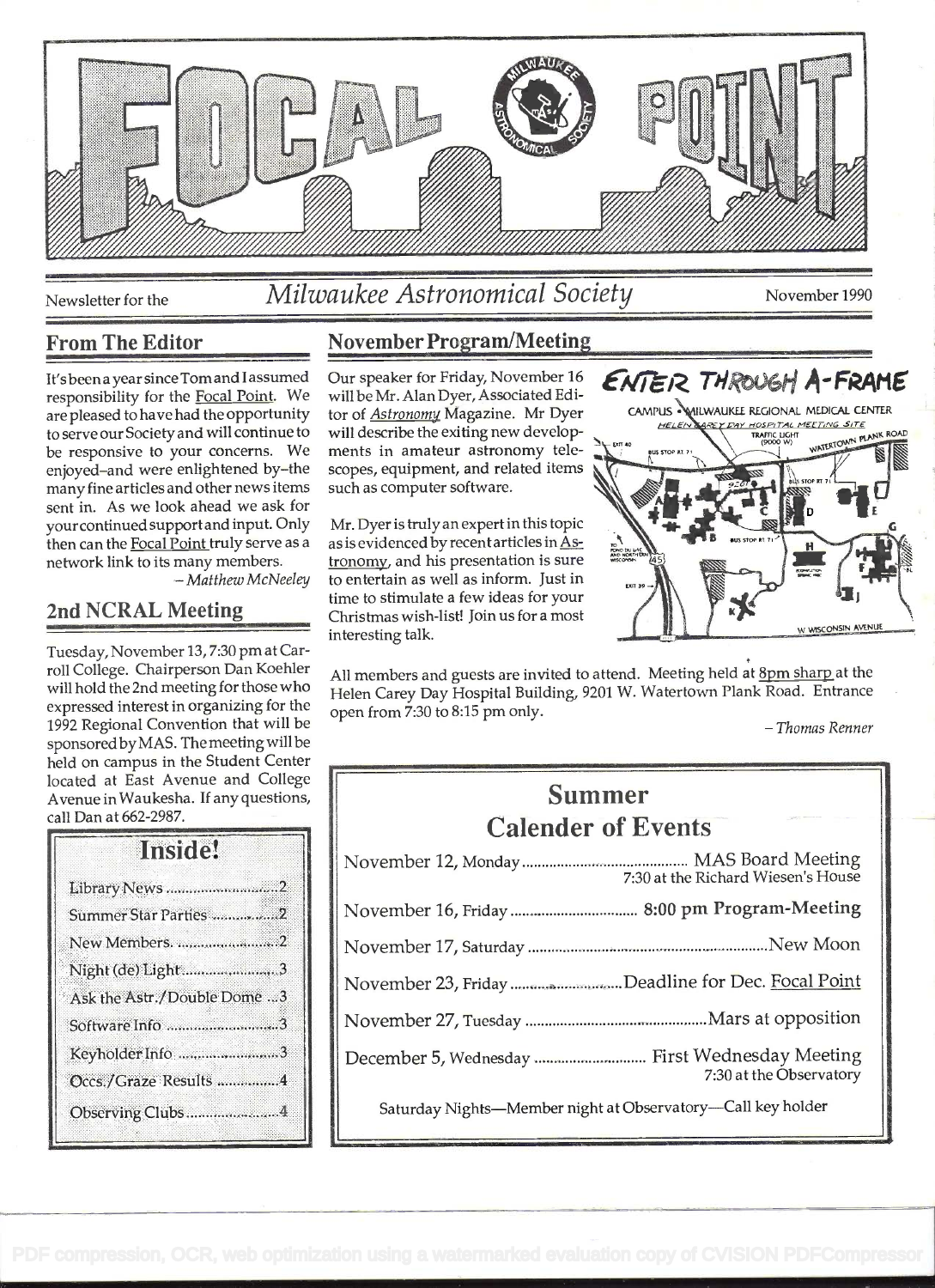You might need a calendar to count the shopping days until Christmas, but here is a cordless, no-battery way to keep track of the hours: Sundials: How to Know, Use and Make Them by R. Newton and Margaret Mayali. They come in an amazing variety of designs from the first caveman's stick in the ground to the acre-large monster of Jaipur, India to the elegant sun clock at the Kitt Peak visitor's center. In this book you not only learn the developmental history of dialing but also are given actual instructions for building one of your own. (anyone else out there think a sundial would add an air of distinction to the Observatory grounds?)

on his way back to Colorado from AstroFest, John Asztalos stopped in at the Sept. <sup>21</sup>Open House and delivered six award winning slides of Mars from the 1988 opposition. His series fromJuly 23-Nov. 9 appeared in Astronomy but the colored copies given us are far superior to the magazine reproductions. Thanks, John.

Thanks also to Barb Swiontek who has donated three more books from her library to ours:

Astronomy From Space (1983) is an overview which includes discoveries relating to comparative geology ofthe planets, the sun and its magnetic sphere of influence, and the new universe revealed by high energy wave-length observation.

The Moment of Creation, Trefil (1983) is a non-mathematical summary of the physics needed to address the earliest state of the universe and a philosophical consideration of the questions that remain unanswered.

Colours of the Stars, David Malin and Paul Murdin (1984). Beautifully illustrated, as you would expect, this book "shows how colour is related to objects in astronomy, how the colours of stars, nebulae and galaxies can be seen and photographed, and how colour and photography enhance our astronomical understanding."

For those ready to take another step in their understanding or study of variable stars, with an emphasis on photoelectric photometry, there is Getting the Measure ofStars, Cooper and Walker (1989). Please see the review by David Crawford in the November 1990 issue of Sky & Telescope.<br>- Sally Waraczynski



A few short years ago as a new stargazer, I was scanning the sky with 7 X 50 binoculars (westward from M31) and I happened upon a lovely group of stars stunning in the shape of a nearly perfect "V". With the "V" open toward the pole star, it was as if to embrace this slice of dark, autumn sky. I learned that these stars comprise 16,17,19, 20 in Andromeda.

Although the "V" canbe seenas designated "digits" inthe sky, I'm more taken with the historic, heavenly appellation from the Age of Enlightenment, namely "Gloria Frederika", glory to Fredrick.

Named after the exploits and successes of Fredrick the Great of Prussia, it is this interplay of sky beauty with seeming timelessnes and earthy concerns that intrigues me. My hope is that their temporal endeavors were worthy of cosmic codification. To them, the "V" was a herald of hope and victory; to us it is a heavenly, glorious "V". I wonder what you see when gazing at "Glory Fredrika." - Matthew McNeeley

## Library News From the Past



#### - 20 years ago

#### New Observing Programs

Two new programs will permit Society members greater use of Observatory facilities. A member-only open house will take place on Monday nights; and in the planning stage, a program to invite members to set up their equipment on the Observatory grounds anynight they choose. A key may be rented that will unlock the parking lot chain, turn off the yard light and supply power. Details will appear in a future issue.

#### $-10$  years ago.

#### Our Joy was Short Lived!

The expressway lights are back on and so is some of the light pollution. Some members claim that when they lights were out they saw naked eye objects they haven't seen in years! West Allis is converting 4600 units to low scatter, energy conserving low pressure sodium lamps.

Voyager 1 will fly by Saturn on Nov. 12. Don't miss the Channel 10 special.

## New Members

The MAS Board recently announced the addition of the following new members. Let's all help them feel welcome:

Harold B. Biller - Milwaukee

Fred Haggerty & Betty Jo, Matthew and Nathan - Waukesha

Alan Dyer - Hartland

James Hervat - Milwaukee

Don & Fran Reinke - Waukesha

Susan M. Berce - New Berlin

Shane Schipper - Waukesha

Kathryn S. Korstange - Shorewood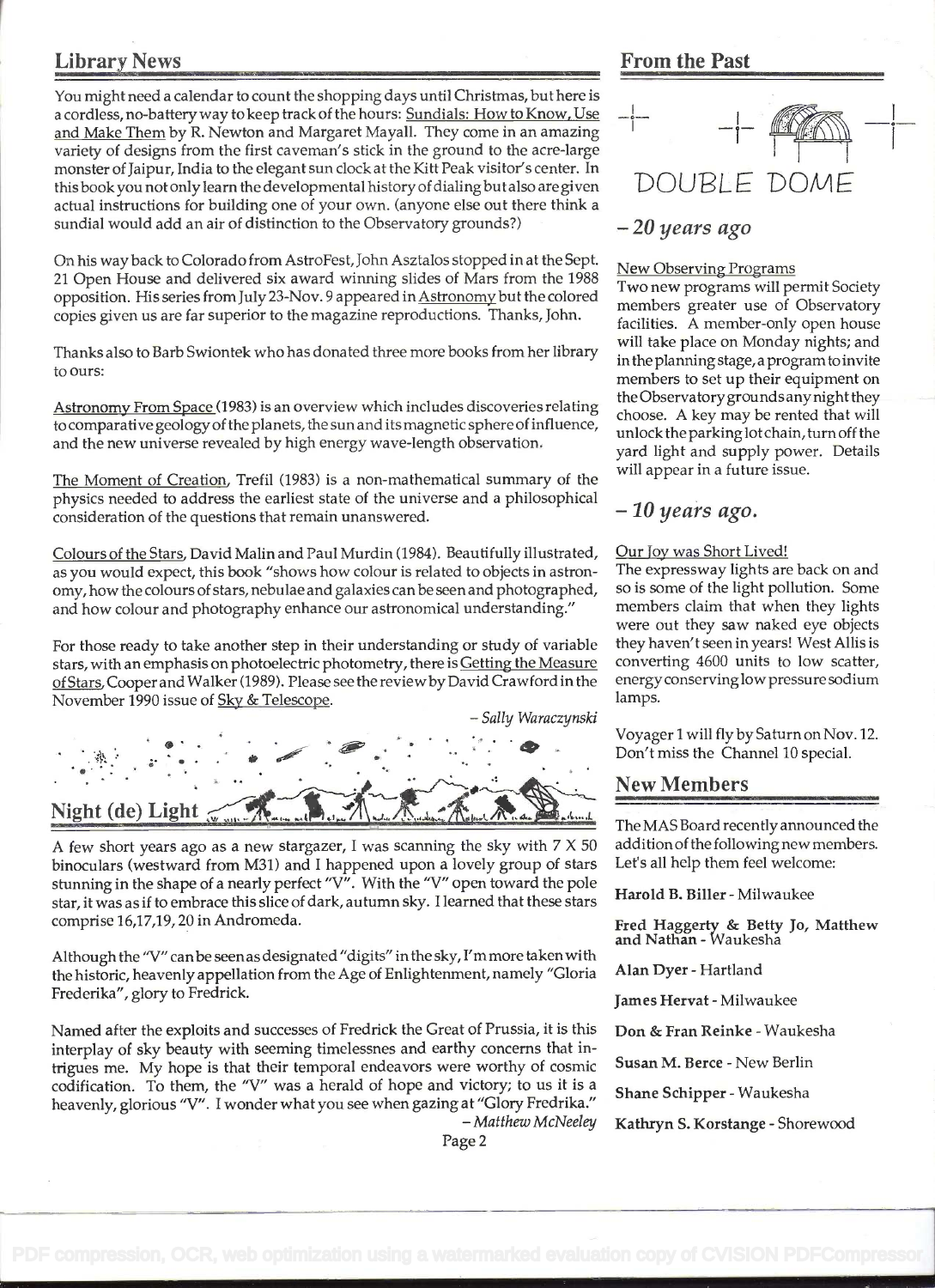

Why is the first variable star in a constellation begin with an "R" as in R Leonis and not with an "A"?

- Fading Fast

Dear Fading:

Naming conventions for many things in astronomy are shrouded in antiquity and convention and variable star names are no exception. Here's the scoop:

The letters A-Q were used by Johann Bayer in the mid 1600's in his famous atlas, Uranomtria (the original). Though Bayer's letters were not generally used, they were popular in the mid 1800's when the German astronomer Argelander started naming variables.

Once a star's type of variability (another long story) is confirmed, it's given a designation based on the sequence of discovery. The first gets an "R", the second an "S", on up to "Z". Now the fun begins! Around 1880, the letters were used up so they were doubled up to give RR, RS.. . RZ then SS, ST. . . SZ, etc. up to the 54th star, ZZ. With discoveries growing rapidly, additional designations continued with AA, AB, etc., then BB etc. up to QZ. This brought the number to 334 ('J' was omitted) for each of the 88 constellations. For constellationsintheMilky Way,even this proved inadequate. After letters, they are designated simply by V335, V336, etc. in order as they are confirmed.

The record holders are Cygnus, Aquila and Orion with Vi 000+, Ophiuchus with V2000+ and the champion, Sagittarius with a mind numbing V4000+! The poorest constellation is Caelum the Chisel in the Southern Hemisphere where the last variable has only a Z. Stars with Greek letters or other designations keep them. Modem catalogs contain over 28,000 known variables with another 12,000-14,000 suspected!

Special Thanks...

... to Paul Borchardt for organizing the Greenbush Campout. While the weather was far from perfect, those in attendance did enjoy the limited viewing. Staying warm was no problem as we huddled around the campfire and shared star and other stories waiting for the sky to clear.

... to Tom Renner for the Annual Banquet. Our first visit to the Old Town Restaurant was well received by our members as the setting, the songs and the speaker - Ms. Carolyn Petersen- all combined for a most memorable evening. The food was superb too.

... to Nick Nichols, who, for most of the 1980's, plowed the Observatory parking lot free of charge. Our dues are kept low because the construction and maintenance of our observatory is done by members like Nick who donate their time and energies.

## Help Wanted: Snow Plowing

Since Nick is no longer in a position to provide this service, we are looking for a member who can plow the blacktop portion of the drive this winter. Call Gerry Samolyk at 529-9051 if you can help.

#### Wanted

1-1/4" filter wanted. Deep Sky or Daystar. Call Rick Moscow 786-2250 days.

## Winter Star Party

The Southern Cross Astronomical Society is again hosting the 1991 Winter Star Party located 30 miles from Key West, Florida. on February 14-18, 1991.

The event features warm weather, great speakers and the southernmost dark skies in the Continental US. Commercial vendors are allowed for the first time and the space is enlarged to accommodate an expected 600 amateur astronomers. Get full details and a reservation form by contacting Jim Kube at 453-8858.

Page 3

|         | <b>Saturday Nite</b><br><b>Keyholders</b> |                    |
|---------|-------------------------------------------|--------------------|
|         | Nov. 10 Greg Cieslak                      | 744-5703<br>961-87 |
|         | Nov. 17 Brian Ganier                      |                    |
| Nov. 24 | Chris Hesseltine 482-4515                 |                    |
| Dec.1   | Lee Keith                                 | 961-8752           |
| Dec. 8  | Dan Koehler                               | 662-2987           |
|         | Dec. 15 John Pfannerstill 475-6494        |                    |
| Dec. 22 | F.Roldan                                  | 608-787-1730       |
| Dec. 29 | <b>Terry Ross</b>                         | 784-2093           |

## MAS Astr. Software Library

We have a substantial library of public domain/shareware astronomical software for IBM-PC and compatibles. Titles are too numerous to list, but include:

SAC Database of Deep Sky objects. Reports can be generated with any and all of the 1000's of objects. Select by position, type, brightness, etc. (693K)

Planets allows you an excellent way of calculating information on the planets. A highlight of the package is an animated solar system that even shows Halley's Comet! (300K)

Sky Globe V2.0 is the ultimate PC planetarium. Shows stars to 7th magnitude. Constellation lines and labels, star labels, planets, direction and zoom magnification are all adjustable with just one key! Highly recommended! (193K)

AAVSO software allows you to record and report variable star observations to AAVSO via floppy instead of a paper report. (190K)

Deep Space star chart generator goes down to 8th magnitude. (694K)

To get this software or to contribute some, send a 5.25"/3.5" floppy with return postage to Lee Keith, 1239B E. RandolphCt. Milwaukee,WI 53212. Or call 961-8752